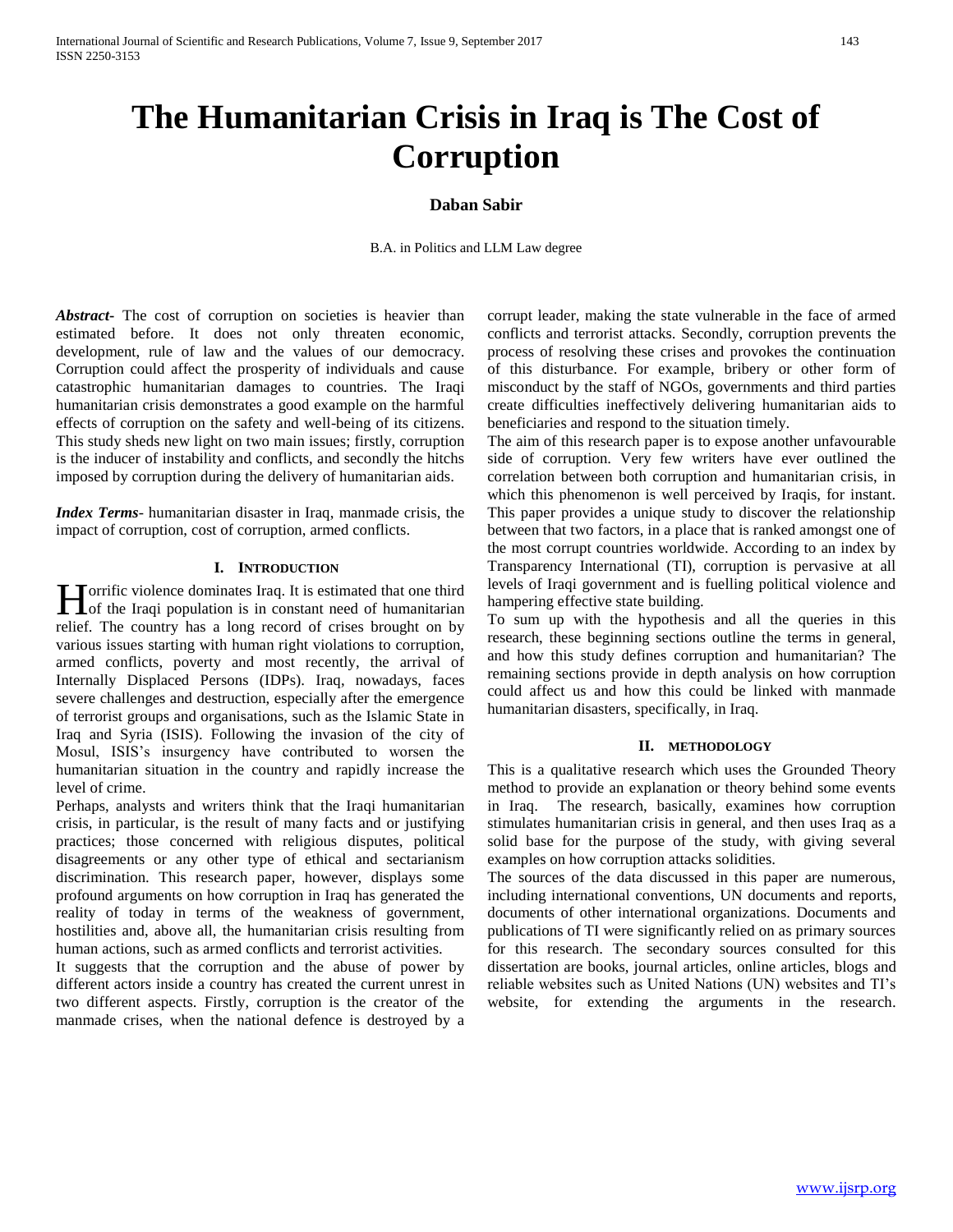#### **III. LITERATURE REVIEW**

The United Nations High Commissioner for Human Rights, NaviPillay, says;

''Let us be clear. Corruption kills. The money stolen through corruption every year is enough to feed the world's hungry 80 times over. Nearly 870 million people go to bed hungry every night, many of them children; corruption denies them their right to food, and, in some cases, their right to life" [1].

Corruption has serious consequences. It is the disease that weakens the structure of state and prevents the development by stealing from state resources. It is a dominant factor in driving fragile countries to state failure via eroding the country's infrastructure. This disease could be seen as the source of the manmade crises and conflicts, plus the paralysis of different actors within the aid response operations.

There is also a parallel relation between corruption and conflicts. TI declares that fragile and unstable countries are, simultaneously, the home of the most corrupt countries in the world. The countries scarred by war and ongoing conflict, meantime, they received the lowest score and ranked at the bottom of the *Corruption Perception Index (CPI)<sup>1</sup>* [2]. For example, within the latest CPI of 2016 countries like Somalia, with a score of 10, Afghanistan at 15, Myanmar at 28, Sudan at 14 and Iraq at 17. These results demonstrate that countries which are perceived as the most corrupt are also those plagued by longstanding conflicts.

The corrupt officials always adopt ways to charge money from people, giving rise to violent protest calling and grievances against the central government by various social group. Examples are the Liberian second civil war in 2003 and the Syrian civil war in 2015, between the presidents of the two countries andvarious forces opposing the government [3], [4]. Massive corruption was undermining state legitimacy and citizens' hopes for the future. The Liberian president Charles Taylor had been elected by a majority of people, but he failed to democratically reunite Liberia in the aftermath of the first Liberian civil war [3]. Instead, he focused efforts on retaining power, repressing others in the process [3].

In addition, corruption could also inspire stumbling blocks within the delivery of humanitarian relief by states and NGOs. It could cause a threat over the lives and well-being of persons of concern. In like manner, TI defines the corruption in humanitarian response as a matter of life and death, in which the affected people are on the lifeline for food, shelter and other basic means for living, whether caused by conflict, famine or natural disaster [5].

Corruption stands against the face of the humanitarian NGOs totake over their role. TI in July 2008 published a report, laying out the impact of corruption in the process of giving humanitarian support. It suggests, humanitarian assistance can be abused in numerous ways and it can pervade almost any part of the standard program cycle, including the projects, administration and financial practices [6, pp. 8]. One of the examples showed by the report on the unfavourable turn of corruption in providing assistance; in one community, a powerful man with connections demanded that the INGO's partner direct house construction assistance to a particular person in the community, yet the partner refused, resulting in the powerful person threatening them and preventing them from conducting their activity in that place [6, pp. 13]. Next, the partner informed the INGO and they attempted to resolve the issue through explanation of their mandate and targeting approach to the person, the INGO and the partner decided they could not work in the community [6, pp. 13].

Other serious challenges in delivering humanitarian assistance is *sextortion*, 2 in which sometimes called as *sexual exploitation or harassment,<sup>3</sup>* especially in the West African countries. "Your name isn't on the list... The computer swallowed your card'' this is a very common response which addressed to female refugees by the staff of humanitarian agencies [6, pp. 4]. One of female refugees quoted, ''I sleep mostly with NGOs' workers: I have to eat and feed my child" [6, pp. 4]. From here to there the power is abused for sexual purposes. Instead of humanitarian support, such demands result in the extension of crises by creating unfortunate consequences like unwanted pregnancy; abortion; single (often teenage) parenthood; abandoned children; HIV and sexually transmitted diseases; lost education and employment opportunities and not to mention the psychological trauma.

The Somalia aid is one of the most significant examples in this context. During 1970s and 1980s, Somalia received enormous supports for humanitarian aid operations from both west bloc and east. The misuse by government and the manipulation of the humanitarian relief were routinely tolerated by donors; foreign aid workers who dared complain about the diversion and misuse of aid were thrown out of the country [7]. SiadBarre, the president of Somalia, converted the aid to enrich itself and advance its own narrow interests; aid intended for refugees was diverted and refugee camps were used as sites to recruit, train and encamp security forces [7].

 $\overline{\phantom{a}}$ 

THE 1988 CONDINED THE 10 THE 10 THE 100 THE 100 THE 100 THE 100 THE 11 THE 100 THE 11 THE 120 THE 11 THE 11 THE 120 THE 11 THE 120 THE 11 THE 120 THE 11 THE 11 THE 120 THE 11 THE 120 THE 120 THE 120 THE 120 THE 120 THE 120 includes more than 170 countries and was first started in 1995. In the CPI survey the more higher the ranking number of a country, the more corrupt the country. For example, A-country ranked 20th out of 170, and B-country ranked 25th out of 170. This means B-country is more corrupt than A-country. As well as, if the country scored lower, it is perceived to be more corrupt. The CPI also scores the countries from scale 0 (perceived to be highly corrupt) to 10 (perceived to have low levels of corruption).

<sup>2</sup> Corruption can take any form. For example, the latest news from Transparency International reveals some recent attempts towards defining ''Sextortion", as a form of corruption. Sextortion refers to the abuse of power to obtain a sexual benefit or faviour, which is sex, can be dealt with as a form of currency, rather than money, for bribe. *See also,*Transparency undermining gender<br> **International**<br> **International**<br> **International** equality.''Internet: https://www.transparency.org/ 2016 [July. 15, 2017].

Sexual exploitation refers to a person when attempts to misuse that position, power or trust for sexual purposes. Meanwhile, Sexual harassment is when someone behaves in a sexual manner makes the victims feels distress, offended or intimidated.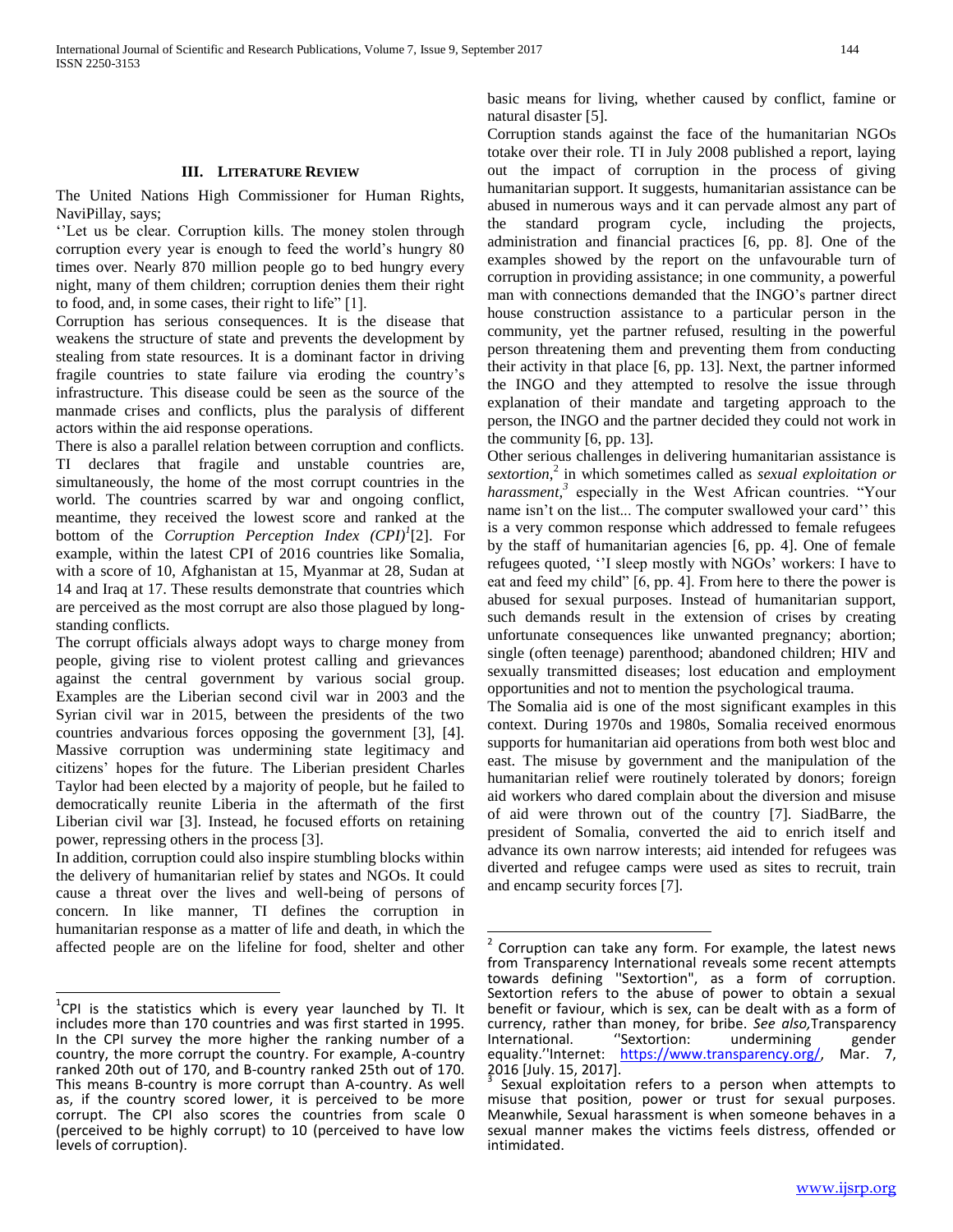Finally, the recent Somalia's ongoing conflict and complex emergency have displaced millions from their homes. The country remains weakened by years of consecutive crises: famine, poor rains and harvests, drought and other natural disasters. Likewise, corruption exposes a great risk and confronts the entire humanitarian programme cycle. TI launches a report in 2016, showing that corruption exists in both international and national agency staff, and in the awarding of contracts to private contractors and humanitarian agencies [8, pp. 28]. It says that corruption takes place at many levels, such as by favouring geographic areas, favouring family and friends, creating socalled ghost beneficiaries and taxing beneficiaries [8, pp. 20].

#### **IV. FINDINGS**

## **1.1 What is humanitarian?**

Humanitarian in its broadest sense is a moral issue that links the human instincts of sympathy and kindness. It is the principle of improving people's lives and promoting human welfare [9]. The legal concept of humanitarianism was originated from the International Humanitarian Law, which is a legal framework attempting to aid those who are no longer participating in hostilities, as well as the treatment of victims of war [10]. The modern concept of humanitarianism, however, has a wider meanings and it covers several actions which includes emergency relief delivered to people struck by natural or manmade disasters [11].

In contrast, the humanitarian disaster or the humanitarian crisis is a single or series of actions that threaten health, safety or wellbeing of a community or large group of people [12]. It occurs when there is a generalised threat to human life, health or subsistence, such as poverty, inequality, lack of access to basic services, exacerbated by a natural disaster or armed conflict [12]. The humanitarian crisis basically divides into two categories, according to the International Federation of Red Cross and Red Crescent Societies (IFRC); firstly, man-made hazards or crises, belonging to those events that are caused by humans like armed conflicts, pollution, famine, industrial accidents and transport accidents, and secondly, Natural hazards or disasters which naturally occur, just as earthquakes, landslides, tsunamis, famine caused by nature and drought, volcanic activity and drought [13]. To combat and curb these crises, a humanitarian action or operation is needed to save lives, reduce suffering and respect to human dignity. The global community and states have established several international NGOs, governmental institutions and diversity of projects to deliver humanitarian aid in humanitarian operations. The aid is rooted in four fundamental principles that guide the humanitarian actors and NGOs during the process of provide assistance to affected people, whether in a natural disaster or a complex emergency [14]. These basic principles are widely recognised as: humanity, neutrality, impartiality and independence [14, pp. 7].

Humanitarian operations, in general, refer to the actions of providing material assistance to people in need and have existed throughout human history, often in the form of food or material aid provided during famine, drought or natural disaster [15]. This action is sometimes called ''humanitarian aid'' or ''humanitarian relief'' to which the terms of "assistance," "rehabilitation," and "protection and prevention" are related as well [16]. The humanitarian relief starts as an immediate assistance to peoples'

needs in a territory or a state that cannot uphold the human rights of its citizens and provide them with the basic conditions of life. For this purpose, a significant number of agencies have been set up to provide aid to affected people.

In a nutshell, the history of humanitarian relief can be traced back to the second half of the  $19<sup>th</sup>$  century. The Red Cross Committee is the very first example of humanitarian organisation which emerged in 1863 [16]. It is one of the true international aid organisation, which has also received a formal mandate at the first Geneva Convention in 1864 to provide neutral and impartial assistance to civilian and military victims of conflict under the organization of national Red Cross Committees [17]. Following, the Shandong Famine Relief Committee established in response to the Northern Chinese Famine of 1876–1879 and the Great Famine of 1876-1878 in India, brought about by a drought that began in northern China in 1875 and lead to crop failures in the following years [18]. As many as 10 million people may have died in the famine [18].

The Hague law in 1899 and the Geneva law 1949 are the most significant international conventions in respect to humanitarian issues. Like any international law they do not impose obligation upon humanitarian agencies and NGOs, instead the provisions in Geneva Convention are interpreted in a way that state parties should allow relief to their territory [14, pp. 5].

## **1.2 What is corruption?**

The term "corruption" does not always refer to money. Corruption can take any form that results in misuse of power or abuse of that power. For instance, when a president of a country uses his position to employ his relatives in high governmental positions or when an employee deceives his supervisor and claims to be sick, in order to go on holiday with his friends and family. Corruption in some such way is complex to describe, but not difficult to grasp. It may point to any behaviour by human being which leads to receiving something or achieving a goal through unfair competition or abusing the other.

There is neither an absolute nor an agreed definition on corruption. The ways that corruption occurs and the factors that contribute to the growth of corruption are varied and could take any form. It remains a challenge for academics to draw the lines for corruption, due to the complexity of corruption and scientist do not want to restrict this phenomenon in one aspect of life or attach it to one criminal definition.

Although, states nowadays have reorganized and defined some common acts of corruption, such as bribery, embezzlement, illicit enrichment, fraud and abuse of power or function. These forms of corruption have been criminalized almost in every state and every jurisdiction, as well as, they are part of international law which are embedded within the United Nations Convention Against Corruption (UNCAC) [19].

In addition, there are some well-organised definitions of corruption. It is defined by The World Bank as the ''the abuse of public office for private gain'' [20]. The most common and widely definition, however, is ''the abuse of entrusted power for private gain'', which is compromised by TI [21]. Based on the TI's definition, the perpetrators of corruption could be any person who has the following common features. Firstly, the person should be assigned the responsibility for doing something (entrusted power). Secondly, the entrusted power is to be used for a corrupt/fraudulent/illegal purpose (abuse of entrusted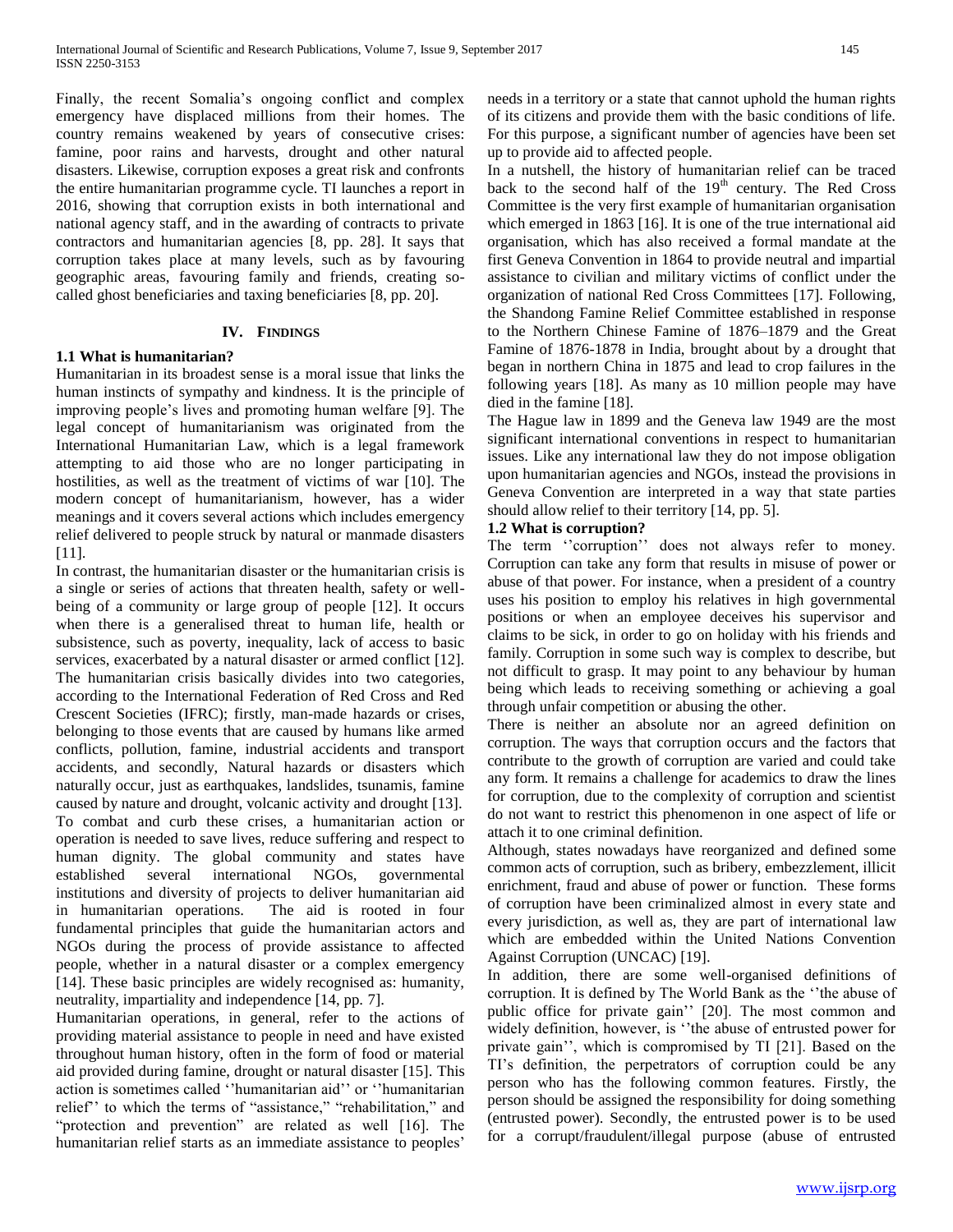power). Thirdly, the abuse should be for the interest of the person itself or a concerned person or a belonging group (private gain).

There are also a number of idiomatic definitions on corruption. The UNCAC defines corruption in two ways. It describes corruption as an insidious plague and an evil phenomenon that has a corrosive effect to our societies in many aspects, such as violating human rights, undermining democracy and the rule of law [19]. Furthermore, some scholars define it as a disease that attacks the hopes of the poor for a better future for themselves and their children which drains revenues that might otherwise go to projects that would bring education to poor children or offer civil services and health care programs [22].

Similar to The Hague and Geneva conventions for humanitarian, the international communities have also adopted the first international anti-corruption treaty [23]. The UNCAC is a unique international legal instrument against corruption. It is a legally binding, universal anti-corruption instrument that requires each State Party to take the necessary legislative and administrative measures, in accordance with fundamental principles of its domestic law, to implement its obligations under the Convention [19, art. 55]. States Parties to the UNCAC must undertake appropriate actions aimed at enhancing criminal justice responses to corruption [24].

## **1.3 The impacts of corruption**

Corruption could affect democracy, rule of law, poverty, human rights violation even killings and terrorist act. The Secretary-General of the UN, Ban Ki-moon, states that corruption erodes democracy and the rule of law, and also that corruption can violate human rights and even sometimes kill, when corrupt officials allow medicines to be tampered with or they accept bribes that enable terrorist acts [1].

Highly corrupt countries became the home of the most dangerous terrorist organisations. For instance, Al Qaeda by Osama Bin Laden in Afghanistan, Boko Haram in Nigeria and ISIS in Iraq and Syria. In corrupt countries the terrorist groups face no difficulties to perpetrate their activities and find resources to their funding. Katherine Dixon, from TI, says:

*"The link between corruption and development is simple: corrupt leaders that siphon state funds and resources away from vulnerable populations bring about weak states and public unrest, creating fertile ground for terrorists and organised crime."*

The OECD in 2016 published a paper to identify the connection between corruption and terrorist activities. The organisation explains that corruption and poor government undermines the fight against corruption by weakening the army, because the money cannot be delivered to the solders or they might be poorly equipped [25]. Further, corruption may facilitate terrorist financing and helps terrorist funding. The OECD suggests that ISIS in Iraq and Syria uses oil as a main source for its finance [25]. The terrorist organisation with help from corrupt officials has adopted several ways to smuggle the oil out of these two countries [25].

Another additional side effect of corruption is the human rights violations. Corruption infringes the right to obtain food, water, education, health and fair trials. For instance, corruption violates the right to not have undue delay in court proceedings when a corrupt judicial body receives a bribe to protect the interests of one party in a trial [26]. Further, hospitals do not provide

sufficient services when their staff gives better treatment to those who pay bribes, families suffer from poverty and hunger when social security programmes are corrupt, and schools cannot provide the necessary support to their students when government officials divert public money for corrupt reasons [27].

Apparently corruption stands to dictate many aspects in our life. UN's Human Rights alleges that corruption affects the enjoyment of both civil and political rights [1]. When corruption is prevalent, those in public positions fail to take decisions with the interests of society in mind [1]. As a result, corruption damages the legitimacy of a democratic regime in the eyes of the public and leads to a loss of public support for democratic institutions, makingthe masses become discouraged from exercising their civil and political rights when those rights are not respected [1].

Above all, corruption may also in twofold manners affect humanitarian crises. Firstly, when corruption and humanitarian crises creating indirect relation. The former can lead to a sustained violent conflict which is one of the main grounds of the crises. Conflict is the manmade disaster that is, eventually, threatening the basic principles of living, health, safety or wellbeing of a community or large group of people. It weakens government and generates social unrest; suppresses economic development, and hinders or prevents the establishment of a good defence and the security needed for stability and growth.

Secondly, corruption may help the humanitarian disasters continue by creating weak administration that cannot respond to emergency situations. Severe and massive corruption during national emergency, which is also described as a "crisis corruption" that could be especially violent [28]. For instance, after several years of suppression under the Somoza regime in Nicaragua, it was massive corruption in his handling of emergency relief for earthquake victims that finally began to seriously erode his national and international support [28]. It is also, eventually, led to the collapse of the regime [28].

## **1.4 The nature of disaster in Iraq**

Iraq has a long history with diversity of crises and human rights violations. It started, specifically, after the invasion of Kuwait in 1991. Following that year, the country infrastructure collapsed and the national economy was destroyed, in spite of the UN sanction imposed on Iraq for two decades [29]. Iraq has been suffering from all kinds of crises, just as insecurity, economy instability, underdevelopment, corruption, food shortages, poverty, water, electricity, creating shortage of the fundamental means for living.

In terms of corruption, CPI highlights Iraq among one of the most corrupt countries worldwide. CPI for 2015 ranked Iraq 161 out of 168 countries. The Index has consistently ranked Iraq as one of the countries with the highest level of corruption. For example, in 2012 Iraq was ranked 169th out of 174 countries; in 2013 Iraq was ranked 171st out of 175 countries and in 2014, the country was ranked 170 out of 175 countries. It shows that only Iraq, Libya and Sudan are ranked at the bottom 10 countries from the Middle East and North Africa region, far beyond countries that ranked at the lowest, just as Germany and Norway, in which they are considered to have the lowest level of corruption. The 2014 CPI also scored Iraq just 16 on a scale where 0 indicates that a country is perceived to be highly corrupt and 100 is where a country is perceived to be very clean. Only Afghanistan, North Korea, South Sudan, Somalia and Sudan scored worse.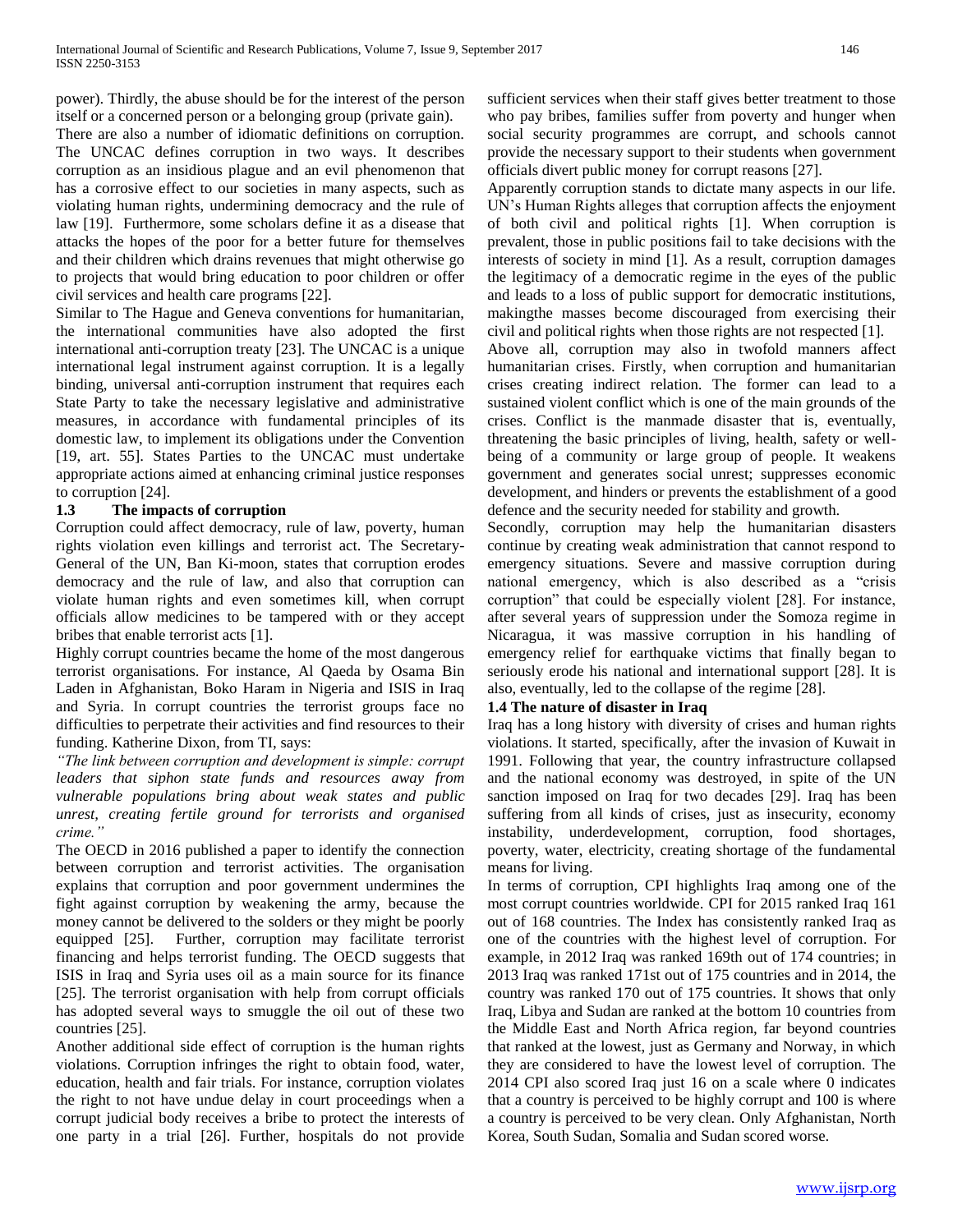

Further, the poor condition of humanitarian crisis in Iraqexceeds the expectations. The conflict between the Jihadist organisation of ISIS and the security governmental forces led to a catastrophic human situation in Iraq. In June 2014, ISIS's fighters swept across Iraqi border from Syria and took control of approximately one third of the country, including Mosul, the second largest city in Iraq [30]. This invasion result in forcing the Iraqi army to abandon the cities in Nineveh governorate and fleeing of around 600,000 residents in this area [30]. From that moment, the number of displaced people accelerated when the proceeding fights started between the Jihadist groups and the Iraqi army to recapture the cities like Tikrit, Mosul, Shingal, Hawiga.

ISIS used civilians as human shields, fired indiscriminate weapons into civilian areas, carried out car bombings, other suicide attacks, and planted landmines, killing and injuring civilians. Government forces engaged in destruction of homes, looting, and abuses against civilians including torture, enforced disappearances and executions [31]. A report in 2016, by both UNAMI and Office of the United Nations High Commissioner for Human Rights (UNHCR), reveals that ISIS kidnapped between 800 and 900 children in Mosul for religious and military training [32]. Further evidence shows that ISIS committed 4 million human rights violations during their take over in Iraq in 2014; this includes child recruitment, violation of freedom, destructions of historical sites, beheading prisoners, mass killing against minorities and more [33].

The UN described Iraqi humanitarian crisis as "one of the world's worst", saying that more than 10 million Iraqis, making up almost a third of the population, are in need of immediate humanitarian aid [34]. Media may not expose the real scenario inside Iraq, but Iraq now has one of the highest populations of Internally Displaced People (IDPs) in the world.The violence between armed groups and government forces has resulted in over 3 million IDPs across Iraq and left more than 11 million in need of humanitarian assistance [35]. Iraq is also hosting a quarter of a million Syrian refugees [36].

#### **1.5 Corruption provokes conflicts in Iraq**

The situation in Iraq is quite complex. The state is divided according several ethical, religious and other ideological beliefs that many think to be the fuel of conflict and instability in Iraq. In this context, however, one fundamental element has scarcely been taken into consideration which is corruption. The latter is the driven source for the weakness of the country's institutions, grievances of its people and government of incompetent.

Iraq offers a concrete example. The recruitment of high-ranking positions in the public sector is predominantly based on political affiliation, rather than merit selection or a technocratic approach to government. The political power is not used for the protection of the rule of law or civil rights, instead every high-ranking officials works only for the interest of its political party or a group, even when this interest contradicts with the benefit of public [37]. In 2006, Nouri al-Maliki, who is from Shia party of the Islamic Dawa, was asked to form the government and he was signed as Prime minister for Iraq [38, pp. 2]. However, during his time in office, he has been accused of being corrupt and only uses his power in favour of his Shia party, creating authoritarianism and sectarianism [39, pp.12]. He has played a major role in provoking internal conflicts by fuelling anger over injustice and enabling powerful and predatory leaders to buy their way out of accountability for crimes they have committed. Many also believe that his action was the ground of emerging ISIS in Iraq, via accelerating the disloyalty of citizens and extending he distance between Shia's and Sunni's of Iraq [39, pp. 24].

Deep fissures remain in public administration that is caused by corruption. Among all the sectors of government, the ministry of defence and the ministry of interior have been consistently reported to be the most influenced by corruption through the contracts and the procurements made for defence [40]. For instance, the Board of Supreme Audit estimates that US\$1.4 billion was wasted in fraud and corruption in the Ministry of Defence in 2005 alone [41]. In 2008, former Integrity Commissioner judge Al-Radhi declared that corruption cases worth US\$4 billion had been detected in the ministry of Defence, and \$US 2 billion in the ministry of the Interior [41].

The *R -v- James McCormick* case of fake bomb detector illustrate a triggering example to which corruption can be dangerous in Iraq [42]. a British businessman and director of ATSC Ltd, who was found guilty of fraud and sentenced to ten years in prison for selling millions of useless devices to the Iraqi government[42]. The devices being fake, the ADE caused actual death and losses of limbs, because the Iraqi soldiers believed the devices worked and they used it at checkpoints to detect bombs [42]. That McCormick illicitly sold over 6,000 of the ADE devices by paying several millions of pounds to bribe at least 15 senior Iraqi officials, in order to sell the product to the Iraqi government [43]. In addition, a BBC news article says that the senior Iraqi officials who received the bribes were aware that the devices did not work; nonetheless, they purchased the devices [44]. The article also states that General Jihad al-Jabiri, who ran the Baghdad bomb squad, is in jail on corruption charges relating to the fake contracts [44].

Iraq has an ineffective army for providing both security and stability for its people. When ISIS invaded Mosul in the summer of 2014, the Iraqi army had around 30,000 soldiers and several hundred Federal Police stationed in the city, facing against only 800 members of the attacking force [45]. Katherine Dixon from Transparency International suggests that corruption helped ISIS to take over Mosul, that the terrorist group exploited corrupt states likeSyria,Libya and Iraq to facilitate their operations through smuggling and abusing the corruption of officials [46]. She alleges, many Iraqi senior officers, appointed due to their factional and sectarian loyalty rather than professional record that their attempts focused around getting personal fortunes, embezzling public resources [46]. By the moment the ISIS reached Mosul, Iraq's army existed only on paper (ghost solders) [46]. One of the 2,500-troop solders turned out to only be 500 men, many of them underfed and with salaries skimmed off by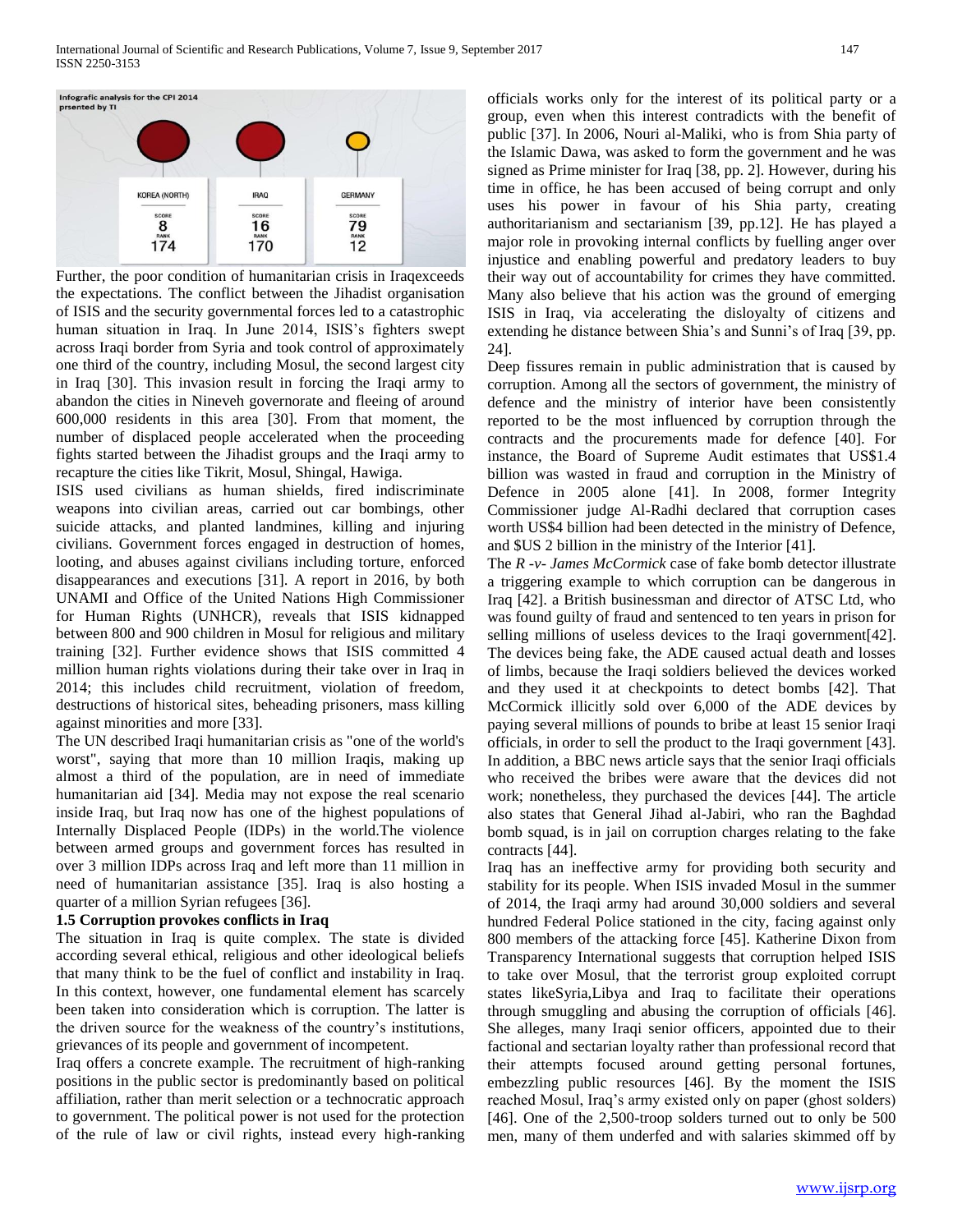their commanders, allowing commanders to pocket their pay [46].

U4 Anti-corruption Resource Centre releases a report in 2015, ''*U4 Expert answer''<sup>4</sup>* , addressing the issue of corruption in Iraq. The report alleges, misuse of power in Iraq benefited ISIS to invade some major cities in Iraq including Mosul [38, pp. 5]. In three ways it explains how corruption disseminated in Iraqi army First, nepotism allowed inexperienced generals to be given prominent roles, secondly corrupt procurement processes resulted in poor quality or non-existent equipment, thirdly the employment of ghost soldiers and payroll corruption and finally army generals sold military supplies on the black market which were then bought by militant groups such as ISIS [38, pp. 5].

### **1.6 Corruption prevails in the crisis in Iraq**

Corruption in Iraq has not only contributed to the creation of humanitarian crisis, but it also aids the continuation of the crisis and imposes obstacles during the process of delivering the relief to vulnerable and affected people. When power is abused, the quality and effectiveness of humanitarian operations are reduced. The corruption in the Iraqi Oil For food Programme (OFFP) is one of the leading case in this context.<sup>5</sup> It is the most highly prominent and embarrassing scandal, especially for the UN when its staff have gained corruptly from humanitarian response that were provided for poor Iraqi citizens [47, pp. 113]. The case starts in 2004, when the UN Secretary General, Kofi Anan, announced the formation of the Independent Inquiry Committee (IIC) in response to allegations by US, UN and Iraqi officials of illicit methods being used in the Oil-for-Food [48]. The IIC was established in order to investigate the corruption cases within the OFFP. The Committee was headed by Paul Volcker, and the Committee has issued two interim reports regarding the OFFP, focused specifically on allegations of mismanagement of the program by UN officials [48, pp. 14].

The IIC concluded that Kojo Annan, the son of Kofi Annan, intentionally abused the position of his father regarding his relationship with Cotecna, one of the contractors of the OFFP [48, pp. 14]. As well as the former Executive Director of the UN Office of the Iraqi Programme, BenonSevan, who corruptly benefited from his role in the OFFP [49]. The 2005 IIC report states that Sevan had solicited and received on behalf of African

Middle East Petroleum Co. Ltd several million barrels of oil through the OFFP from 1990 to 2001 [48, pp. 28]. UN Secretary-General Kofi Annan has expressed shock at the IIC's findings and has pledged to take disciplinary action against Sevan [48, pp. 24]. On the other hand, SadamHussain made an estimated \$14 billion in illicit gain by selling oil and another \$4.4 billion through kickbacks on humanitarian goods [47, pp. 116].

The armed conflict is could be the greatest humanitarian threat facing Iraqis. Since ISIS stepped in Iraq, nearly a third of Iraq's population is in need of emergency aid, meanwhile the Iraqi government is failing to provide basic essentials such as water, food, sanitation and shelter for up to eight million people, a report by Oxfam and NCCI says [50]. The reports added, 60 per cent from the four million Iraqi displaced people who cannot regularly buy enough to eat, currently have access to the Public Distribution System (PDS), and run by government. It also alleges that administrative corruption has weakened the efficiency of the distribution system that PDS only reaches a limited amount of the affected people<sup>6</sup> [50, pp. 9].

According to an article published on IRIN webpage, corruption is rooted within the Ministry of Displacement and Migration (MODM) have been forcing displaced families to pay bribes in order to receive government cash support [51]. The article suggests officials in Iraq are delaying payments earmarked for displaced families and attempting to take advantage of their positions by forcing IDPs to pay bribes [51]. Ahmed Al-Salamani, a Sunni lawmaker representing Anbar Province, and a member of the MODM said 'MODM staff have been stealing the money and then telling the people that their names were not on the lists, or that they had already received the payment when they haven't [51]."

Regardless of kickbacks and bribery, corruption in Iraq could have a hand in the extension of humanitarian disaster in different pattern. Sometimes the fraudulent act refers to the NGOs or both the NGOs and political leaders in the country. In Kurdistan region of Iraq (KRI) for example, the National Democratic Institute (NDI) reported, in 2011, 57 percent of NGOs it interviewed in the KRI maintained partnerships with political parties [52]. As well, it was announced, that there are dozens of organisations and agencies focusing on "early marriage for girls" and most of these are implementing their own projects while the KRG simultaneously implements its own and the country is facing extraordinary of humanitarian crises at the same time [52].

#### **V. CONCLUSION**

Corruption is an authentic threat to the well-being of people. It does not only affect rule of law, democracy, development, good governance or minimizing the quality of life. Corruption alone is not a direct reason why refugees flee their countries, but it is one of the major causes of misery for individuals, including the humanitarian crises. It could damage the segments of countries

 4 U4 Expert answer is a study launches by U4 Anti-corruption Recourse Centre which is 'a web-based resource centre for development practitioners who wish to effectively address corruption challenges in their work. U4 also runs in-country workshops and online courses on anti-corruption measures and strategies for our partner agencies and their counterparts. Finally, a Helpdesk service providing expert answers to the most pressing questions faced by development practitioners in the field is also available through \*its+ website: About U4' (U4 Anti-Corruption Resource Centre) <http://www.u4.no/info/about-

u4/, [Aug, 14, 2017].<br><sup>5</sup>After the invasion of Kuwait on 2 August 1990 by Iraqi army, the UN Security Council adopted the Resolution 687 in 1991, which provided for an international embargo on Iraq. Following, the entire country suffered from lack of food and medicine and the basic means for life. In 1995, the UN proposed the Oil-for-Food progamme OFFP to cope with this situation caused by the declining living standards in Iraq. The former Iraqi regime accepted the proposal, and the United Nations signed a memorandum of understanding on the programme on 20 May 1996.

 $\overline{\phantom{a}}$  ${}^{6}$ An interviewee by the International Organisation for Migration (IOM) between April and December 2006 demonstrates, 32 per cent reported that they had no access to PDS rations, 51 per cent reported receiving food rations only sometimes, while just 17 per cent reported that they always received them. In addition, many of those who received rations found that they were incomplete.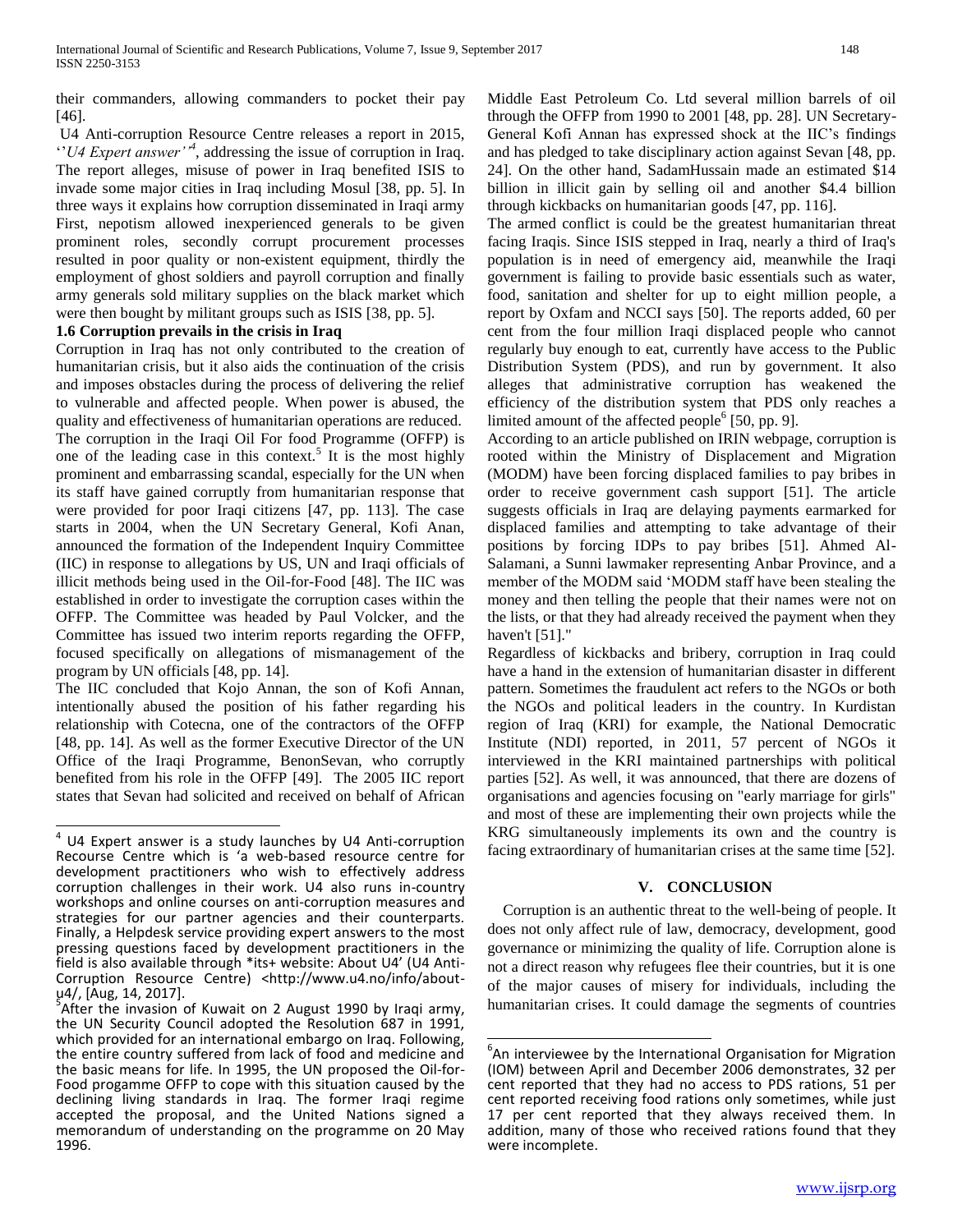from being stable and secure, as well as limiting the response to save lives and alleviate the suffering of people in times of crisis.

Corruption and the abuse by the corrupt autocratic governments are the reason behind many conflicts, including the one in Iraq, where a tremendous number of the IDPs are present. In this frame, Iraq presents a clear-cut lesson. At the beginning, corruption attacked the top officials of the armed forces and the defence establishment in the country. Back in 2014, when ISIS invaded Mosul, Iraq had supposed to have thousands of soldiers on the ground, but none of them existed in reality. Due to corruption and favouritism the leaders were not successful in rebuilding Iraqi army in this area and were easily defeated by only a few hundreds fighters in Mosul during June 2014.

In addition, corruption also in Iraq has undermined the efforts by different actors and the international community to respond to the humanitarian crisis effectively. The capacities of Iraqi government and agencies are often stretched during emergency relief. Aid, frequently, has to be delivered partially in the absence of the rule of law, endemic corruption and immense needs. The OFFP case is absolutely is one of the good example, where different actors from UN, government and corporations bypassed the standard of aid measures.

The humanitarian situation in Iraq continues to deteriorate; in spite of, adopting various attempts by significant numbers of humanitarian NGOs to harmonize efforts against the crises. Instead, priority should be given to fight against corruption. Corruption, indeed, is the major source behind the suffering of Iraqi people. To ensure that such crises in Iraq will not take place again, global community and governments ought to promote transparency and address integrity and accountability in public admiration.

#### **REFERENCES**

- [1] United Nations High Commissioner for Human Rights. '' The Human Rights Case Against Corruption.'' Switzerland. Patent GE.13-17929, Nov. 2013, pp. 3.
- [2] Transparency International Secretariat. '' Corruption Threatens Global Economic Recovery, Greatly Challenges Countries in Conflict.'' Internet: https://www.transparency.org/, Nov. 17, 2009 [Jul. 15, 2017].
- [3] Lieutenant Colonel Arthur T. Moe. '' The Causes and Dynamics of Confliuct in Sub-sahara Africa.'' M.A. thesis, United States Army Reserve, United Sates, 2009.
- [4] Al Jazeera News. '' Syria's civil war explained from the beginning.'' Internet: http://liberties.aljazeera.com/en, July. 18, 2017 [Jul. 15, 2017].
- [5] Transparency International. '' Saving Lives: Fighting Corruption in Humanitarian Assistance.'' Internet: https://www.transparency.org/, Dec. 10, 2014 [Jul. 16, 2017].
- [6] D. Maxwell, S. Bailey, P. Harvey, P. Walker, C. Sharbatke-Church and K. Savage. ''Preventing Corruption in Humanitarian Assistance,'' Dec. 10, 2014. [Online]. Available: https://www.transparency.org/. [Jul. 16, 2017].
- [7] K. Menkhaus. '' International policies and politics in the humanitarian crisis in Somalia.'' Internet: http://odihpn.org/, Oct. 2008 [Jul. 16, 2017].
- [8] N. Majid and A. Harmer. Collective Resolution to Enhance Accountability and Transparency in Emergencies / Southern Somalia Reprt. European Union: Transparency International, Humanitarian Outcomes, 2016.
- [9] C. A. MacMillan. Reality of Truth. United States of America: Moody Bible Institute of Chicago, 1994, pp. 56.
- [10] " What is international humanitarian law?," Dec. 31, 2014. [Online]. Available: https://www.icrc.org/en. [Jul. 20, 2017].
- [11] J. Paulmann. '' Humanitarianism & Human Rights,'' Internet: http://www.openedition.org/, Aug. 1, 2016 [Jul. 20, 2017].
- [12] "What Is a Humanitarian Emergency?," Humanitarian Coalition, [Online]. Available: http://humanitariancoalition.ca/. [Jul. 20, 2017].
- [13] " Types of disasters: Definition of hazard," International Federation of Red Cross, [Online]. Available: http://www.ifrc.org/en/. [Jul. 20, 2017].
- [14] K. Mackintosh. "The Principles of Humanitarian Actions in International Law.'' United Kingdom. Patent HPPG Report 5, Mar. 2000.
- [15] T. J. E. Med. " History and Principles of Humanitarian Action." Internet: https://www.ncbi.nlm.nih.gov/pmc/, Oct. 15, 2015 [Jul. 22, 2017].
- [16] J. Paulmann. '' Conjuctions in the History of International Humanitarian Aid Durig the Twenteht Centry,'' Internet: http://humanityjournal.org/, Jun. 12, 2014 [Jul. 22, 2017].
- [17] H. RYSABACK-SMITH. " History and Principles of Humanitarian Action''. Turkish Journal of Emergency Medicine, vol. 15, pp. 5-7, Oct. 1, 2015.
- [18] G. R. Ciottone. Disaster Medicine, 2nd ed. China: Elsevier, 2016, pp. 111.
- [19] UN Office on Drugs and Crime .''United Nations Convention Against Corruption.'' Patent 2349 UNTS 41, (adopted 31 October 2003, entered into force 14 December 2005).
- [20] Philippine Institute for Development Studies and Philippines APEC Study Center Network. '' Anti-Corruption and Governance: The Philippine Experience.'' Viet Nam. Patent 2006/ASCC/014, May. 24, 2006, pp. 3.
- [21] Transparency International. " WHAT IS CORRUPTION?." Internet: https://www.transparency.org/, [Jul. 26, 2017].
- [22] R. Stapenhurst, N.Johnston and R. Pellizo, Eds. The Role of Parliament in Curbing Corruption. WBI Development Studies, 2006, pp. XI.
- [23] Transparency International. " UNCAC in a Nutshell." Internet: https://www.transparency.org/, May. 2017, [Jul. 26, 2017].
- [24] D. Chryssikos. '' The United Nations Convention Against Corruption: An Overview With Special Focus on The Provision Relevant to Criminal Justice Authorities.'' Internet: http://www.unafei.or.jp, [Jul. 26, 2017].
- [25] OECD. " Terrorism Corruption and The Criminal Exploitation of Natural Resources.'' Internet: http://www.oecd.org/, Feb. 2016 [Jul. 29, 2017].
- [26] J. Thuo Gathii. ''Defining the Relationship between Human Rights and Corruption''. University of Pennsylvania Journal, vol. 31, pp. 125, 2009.
- [27] ICHRP. Corruption and Human Rights: Making the Connection. Switzerland: ATAR Roto Press, 2009, pp. 23.
- [28] M. O'Donnell. " Post-conflict Corruption: A Rule of Law Agenda?." International Peace Academy edited volume, Civil War and the Rule of Law, 2006.
- [29] '' UN lifts sanctions against Iraq.'' Internet: http://www.bbc.com, Dec, 15, 2010 [Aug. 3, 2017].
- [30] J. Malsin. ''The Next War For Iraq.'' Internet: http://time.com, May. 13, 2016 [Aug. 3, 2017].
- [31] Human Rights Watch. ''Iraq.'' Internet: www.hrw.org, [Aug. 3, 2017].
- [32] United Nation Human Rights Office. " Staggering civilian death toll in Iraq – UN report.'' Internet: http://www.ohchr.org, [Aug. 3, 2017].
- [33] Rudaw. ''Govt: ISIS commits four million human rights violations in Iraq.'' Internet: http://www.rudaw.net, Jul. 4, 2015 [Aug. 3, 2017].
- [34] Z. Tahhan. " Iraq humanitarian crisis 'one of the world's worst." Internet: http://www.aljazeera.com, May. 12, 2016 [Aug. 3, 2017].
- [35] OCHA. ''Iraq.'' Internet: http://www.unocha.org, [Aug. 3, 2017].
- [36] E. Ferris and M. Teff. "The overlooked humanitarian crisis in Iraq: The need to address disparities.'' Internet: www.brookings.edu, Apr. 28, 2015 [Aug. 3, 2017].
- [37] H. H. Al-Qarawee. '' From Maliki to Abadi: The Challenge of Being Iraq's Prime Minister.'' Crown Center For Middile East Studies, Jun. 2016, pp. 2.
- [38] C. Pring and Transparency International. " Iraq: Overview of corruption and anti-corruption.'' U4 Anti-corruption Resource Centre, 2015.
- [39] POMEPS. '' Iraq Between Maliki and the Islamic State.'' Internet: http://pomeps.org, Jul. 9, 2014 [Aug. 9, 2017].
- [40] " Iraq 2014 Human Rights Report," 2014. [Online]. Available: http://photos.state.gov, pp. 51 [Aug. 12, 2017].
- [41] M. Agator and Transparency International. '' Iraq: Overview of corruption and anti-corruption.'' U4 Anti-corruption Resource Centre, 2013, pp. 5.
- [42] Central Criminal Court. "R v James McCormick," 2013. [Online]. Available://www.judiciary.gov.uk/judgments/r-v-mccormack/, [Aug. 12, 2017].